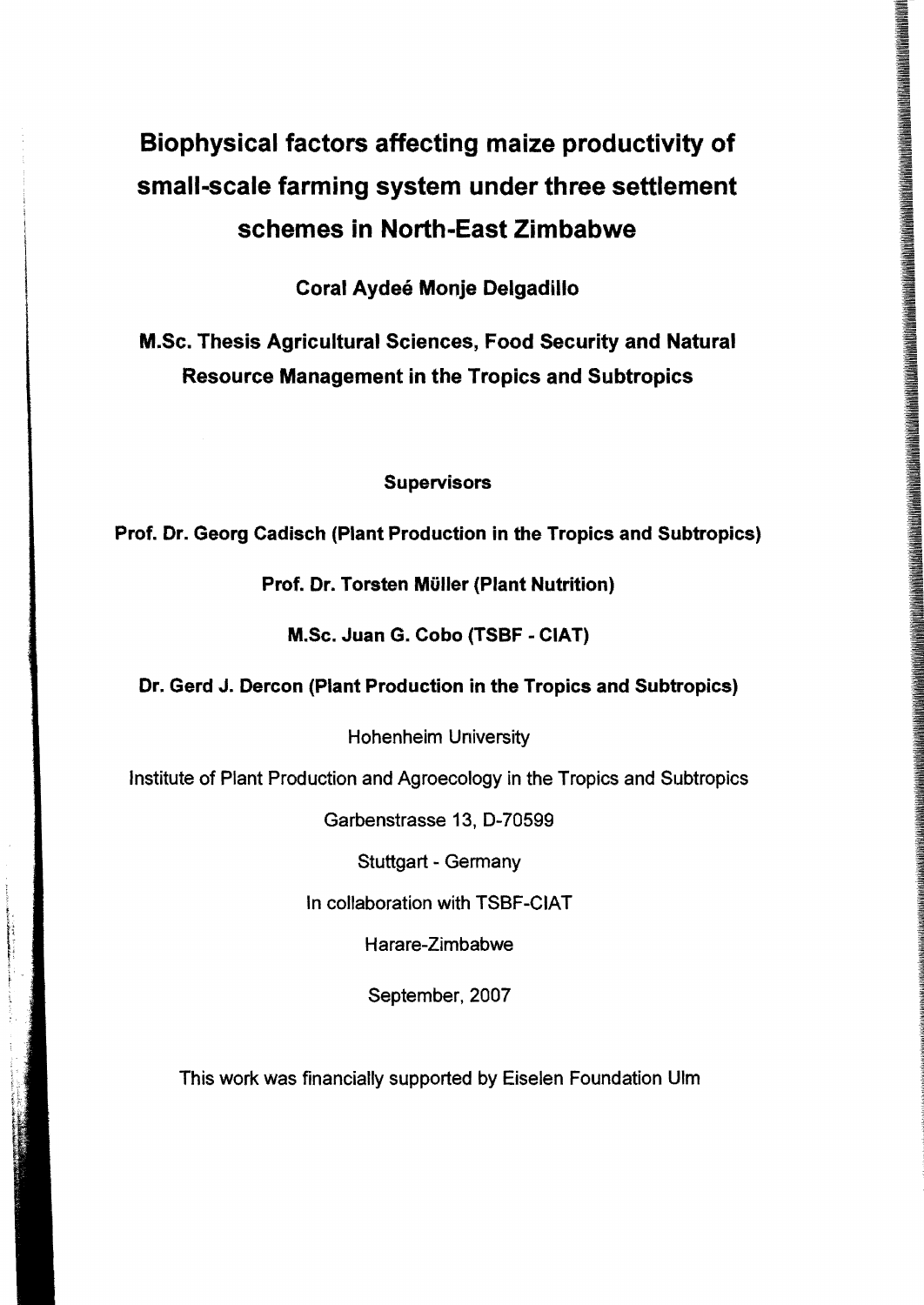### **Abstract**

After Zimbabwe's independence in 1980, the land owned by white farmers was soon started to be seized by the rural population. In 1997, a land reform was instituted, and nowadays most of the "white" farm land is redistributed and parcelled into many small-holder farms. However, due to continuous crop cultivation without adequate fertilization and limited soil conservation practices, crop yields abruptly declined, leading to reduced food security at national level.

The objective of the present study was to identify which biophysical factors limited maize performance at village level along three farming settlement schemes, i.e. communal areas, old resettlement areas and new resettlement areas, in North-East Zimbabwe. These settlement scheme types have been determined by the political and historical development of the country during 90 years of colonial and settler government. Communal areas were settled after the colony period (1889), old resettlements during 1980s and new resettlement areas after 2000. The three schemes have different characteristics in terms of farm size, crop and livestock production system. level of technology use, management. income level and soil type.

The study focused on maize. the main staple crop in the region. in the cropping season 2006-7. and consisted of two main phases: (i) Land use characterization in cropping fields from the three villages and (ii) Detailed maize performance assessment through a soil and crop sampling and. questionnaires regarding crop management and input use.

During the first phase, nine farmers were randomly selected in each village according to wealth status. Most of selected farmers owned more than two maize fields, and in total 48 plots were sampled. The 27 farmers were next interviewed to obtain detailed information regarding land use, farm household. soil characteristics. field management and maize performance. Data retrieved during this phase was evaluated by ANOVA, Spearman correlations and Multiple Regression Analysis. These analyses showed by village and wealth classes the main factors influencing maize performance.